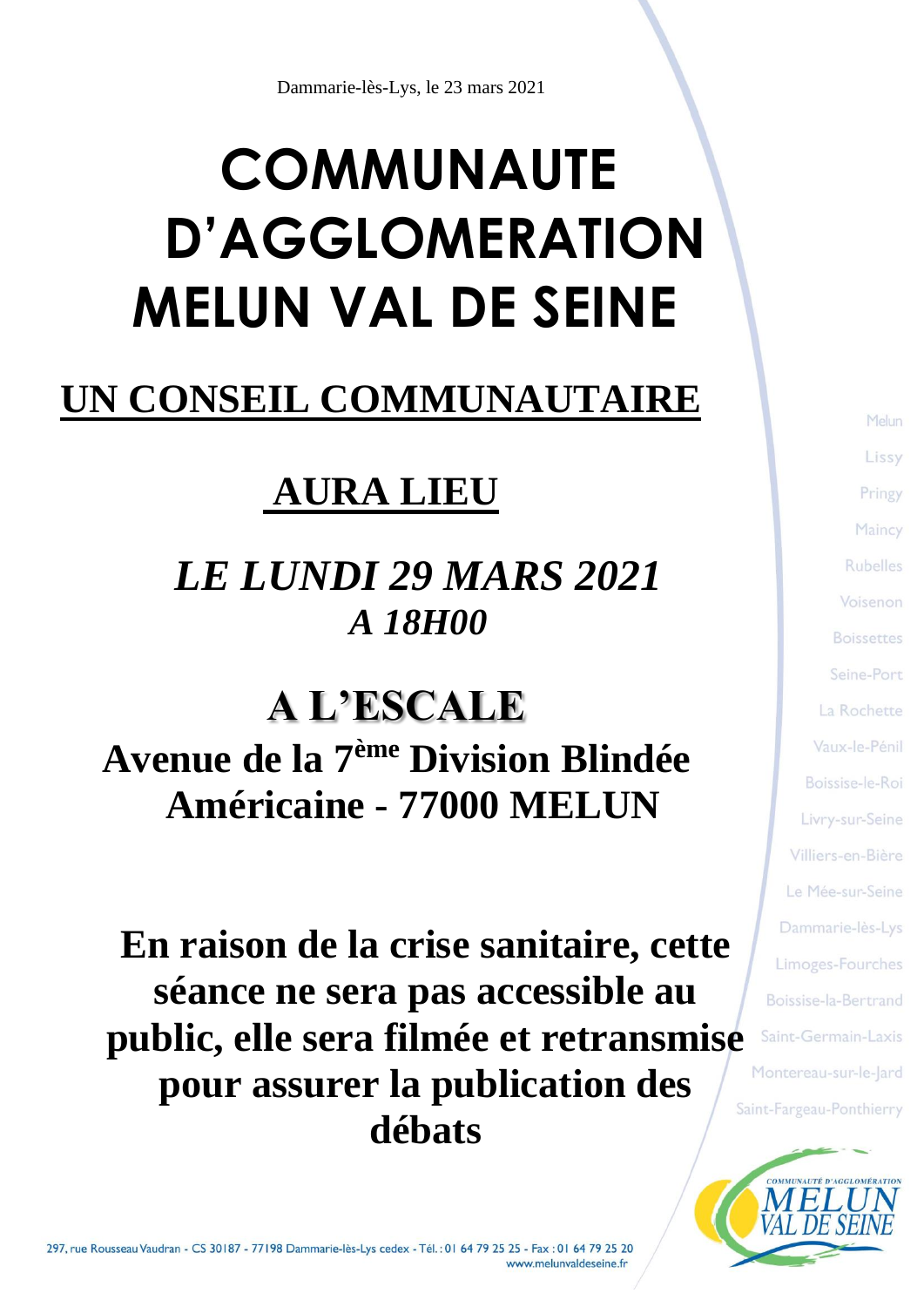### **CONSEIL COMMUNAUTAIRE SEANCE DU LUNDI 29 MARS 2021**

### **Ordre du jour** :

#### INTRODUCTION

Rapporteur : M. Louis Vogel

- DESIGNATION DU SECRETAIRE DE SEANCE
- APPROBATION DU PROJET DE COMPTE-RENDU DE LA SEANCE DU 11 FEVRIER 2021
- COMPTE-RENDU DES DECISIONS DU BUREAU COMMUNAUTAIRE DU 18 MARS 2021
- COMPTE-RENDU DES DECISIONS DU PRESIDENT

#### Rapporteur : M. Henri Mellier

 AMENAGEMENT DE L'ESPACE COMMUNAUTAIRE : DEFINITION DE L'INTERET COMMUNAUTAIRE EN MATIERE DE CREATION ET DE REALISATION D'OPERATIONS D'AMENAGEMENT

POINT D'INFORMATION SUR LES INDEMNITES DES ELUS Rapporteur : M. Louis Vogel

#### FINANCES ET BUDGET

#### Rapporteur : M. Kadir Mebarek

| 6  | BUDGET PRINCIPAL - COMPTE DE GESTION 2020                                                                     |
|----|---------------------------------------------------------------------------------------------------------------|
| 7  | BUDGET ANNEXE ASSAINISSEMENT - COMPTE DE GESTION 2020                                                         |
| 8  | BUDGET ANNEXE SPANC - COMPTE DE GESTION 2020                                                                  |
| 9  | BUDGET ANNEXE PRES D'ANDY - COMPTE DE GESTION 2020                                                            |
| 10 | BUDGET ANNEXE EAU POTABLE - COMPTE DE GESTION 2020                                                            |
| 11 | BUDGET PRINCIPAL - COMPTE ADMINISTRATIF 2020                                                                  |
| 12 | BUDGET ANNEXE ASSAINISSEMENT - COMPTE ADMINISTRATIF 2020                                                      |
| 13 | BUDGET ANNEXE SPANC - COMPTE ADMINISTRATIF 2020                                                               |
| 14 | BUDGET ANNEXE PRES D'ANDY - COMPTE ADMINISTRATIF 2020                                                         |
| 15 | BUDGET ANNEXE EAU POTABLE - COMPTE ADMINISTRATIF 2020                                                         |
| 16 | BUDGET PRINCIPAL - AFFECTATION DU RESULTAT 2020                                                               |
| 17 | BUDGET ANNEXE ASSAINISSEMENT - AFFECTATION DU RESULTAT 2020                                                   |
| 18 | BUDGET ANNEXE EAU POTABLE - AFFECTATION DU RESULTAT 2020                                                      |
| 19 | BUDGET PRINCIPAL - BUDGET PRIMITIF 2021                                                                       |
| 20 | BUDGET ANNEXE ASSAINISSEMENT - BUDGET PRIMITIF 2021                                                           |
| 21 | BUDGET ANNEXE SPANC - BUDGET PRIMITIF 2021                                                                    |
| 22 | BUDGET ANNEXE PARC D'ACTIVITÉS "PRES D'ANDY" - BUDGET PRIMITIF 2021                                           |
| 23 | BUDGET ANNEXE EAU POTABLE - BUDGET PRIMITIF 2021                                                              |
| 24 | BUDGET ANNEXE ASSAINISSEMENT - CONSTITUTION D'UNE PROVISION POUR CREANCES<br><b>DOUTEUSES - EXERCICE 2021</b> |
| 25 | REFACTURATION DES CHARGES DU BUDGET PRINCIPAL AU BUDGET ANNEXE ASSAINISSEMENT                                 |
| 26 | DOTATION DE SOLIDARITÉ COMMUNAUTAIRE 2021 - ADOPTION DES CRITÈRES DE RÉPARTITION                              |
| 27 | DOTATION DE SOLIDARITÉ COMMUNAUTAIRE 2021 - ADOPTION DU MONTANT DE LA DOTATION                                |
|    |                                                                                                               |

VOTE DES TAUX 2021 DES CONTRIBUTIONS DIRECTES